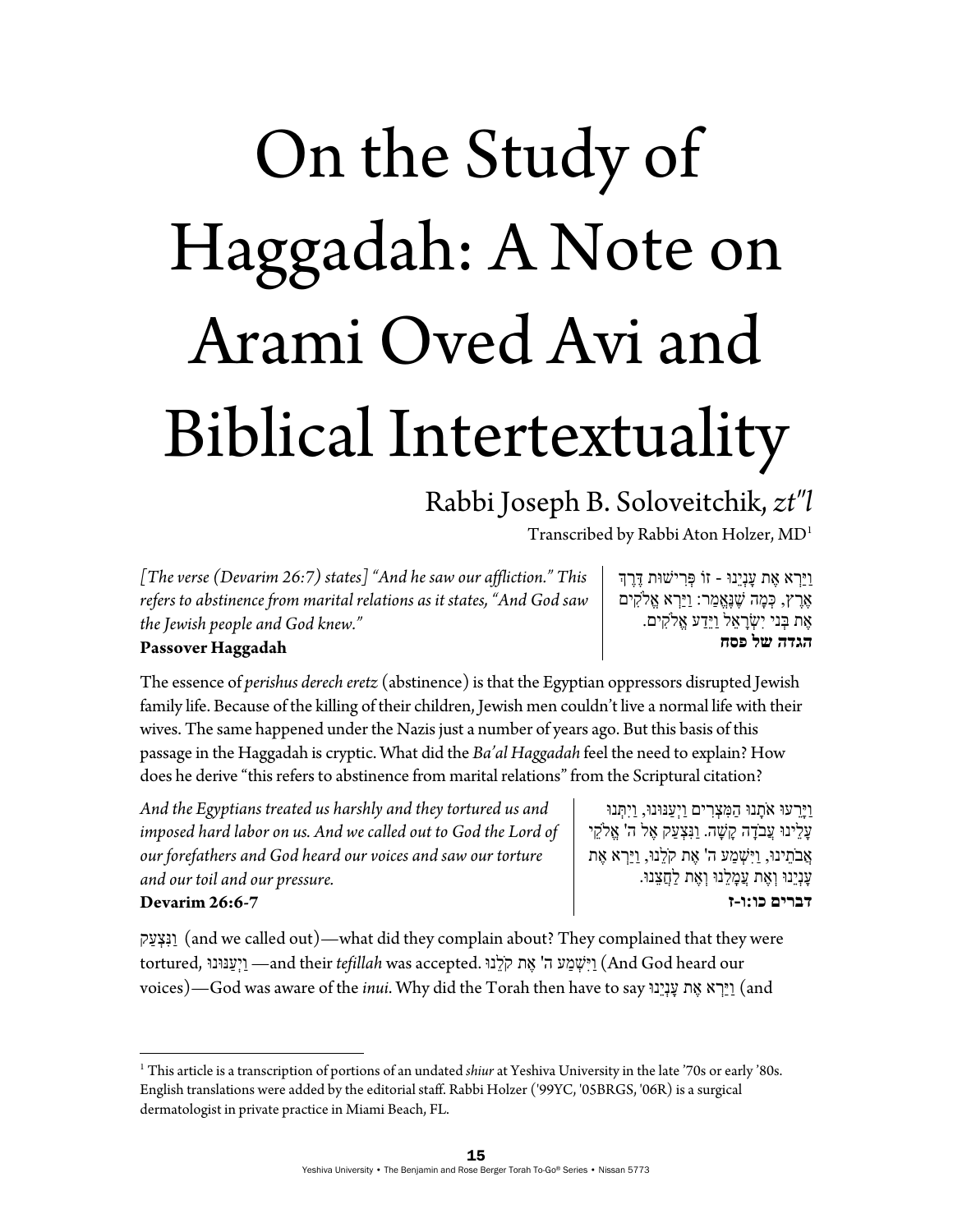[He] saw our torture)? Apparently נוֵּיְענָ אתֶ ראְ ַויַּ refers to a different *inui* than ענּוּנוַּ ְויַ. There are many kinds of *inuyim*, of torture.

*It came to pass many days later that the King of Egypt died and the Jewish people were despondent because of the labor and they cried out and their cries ascended to God from the labor. And God heard their cries and God remembered His covenant with Abraham, Isaac and Jacob. And God saw the Jewish people and God knew.* 

#### **Shemos 2:23-25**

ַוְיְהִי בַיָּמִים הָרַבִּים הָהֵם וַיָּמָת מֶלֶךְ מִצְרַיִם ַויֵּאָנְחוּ ְבנֵי יִ ְשָׂר ֵאל ִמן ָהֲעבָֹדה ַויִּזְ ָעקוּ ַו ַתּ ַעל ֿשַׁוְעָתָם אֶל הָאֱלֹקִים מִן הָעֲבֹדָה. וַיִּשְׁמַע ֱא ִֹלקים ֶאת נֲַא ָק ָתם ַויִּזְכֹּר ֱא ִֹלקים ֶאת ְבּ ִריתוֹ ָאֶת אַבְרָהָם אֶת יִצְחָק וְאֶת יַעֲקֹב. וַיַּרְא ֱא ִֹלקים ֶאת ְבּנֵי יִ ְשָׂר ֵאל ַויֵַּדע ֱא ִֹלקים. **שמות ב:כג-כה**

The *za'akah* (prayer) concerned the *inui* that stemmed from the *avodah* (labor). ריֵשָׂ ליוָ עָ שׂימוִּ ָויַּ מְסִים לְמַעֲן עֲנֹתוֹ בִּסְבָלֹתֲם (They placed on them taxation officers in order to torture them with their load, Shemos 1:11)—*sivlosam* and this *inui* are the same. The Jews complained about the fact that their labor was backbreaking, torturous, subject to Egyptian chicanery; they needed to fill a quota every day, and the work was not productive. Slaves become accustomed to their overall way of life and don't resent it, but they do resent unproductive labor, physical pain, the misery of having to deliver a quota of bricks every day, of working without pay, of being beaten. Those were the experiences included in תינוֵֹּאבֲ לקיֵֹ אֱ' ה אלֶ עקַ צְ ִונַּ,) And we called out to God the Lord of our forefathers). How do I know this? The Torah in Shemos records that אֲל שַׁ וְעַתָּם אֶל דהָֹעבֲהָ מןִ לקיםִֹ אֱהָ) their cries ascended to God from the labor)—their cries rose *from the work* they complained about all the aspects of cruel, unproductive physical *avodah*. The people complained about the *inui* from the *avodah*, and God accepted their prayer.

Since the Torah writes וַיָּלְנוּ statement (ְיִשְׁמַע ה' אֶת קַלְנוּ statement) הַיִּךְא אֶת עֲנָיָנוּ since the Torah writes (הֵישְׁמַע ה' יָאֶת קַלְנוּ since the Torah writes ) saw our torture) is unnecessary. Therefore, ראְ ַויַּ refers to God "seeing" a different matter, one about which they didn't complain. This matter was not included in their prayers, it was unknown to them or, if known, it was a secondary concern, thought to be minor; but God saw that which they did not emphasize. One aspect of bondage worried the people most—work, בְּעֲבֹדָה but there was a different experience of which the people were unaware, one that caused them to suffer, that inflicted pain upon them, even as this kind of suffering was not experienced as a major evil by the people themselves. When God came down to redeem them, לקיםִֹ אֱ ראְ ַויַּ, He saw something that they did not see; לקיםִֹ אֱ דעֵַויַּ—He knew something that they did not know—that it is not the physical slavery, but an aspect unknown to them that nonetheless, in time, would destroy *Knesses Yisrael*. That *anyenu* is רץֶאֶ ךְרֶדֶּ רישׁוּתִ פְּ— how the Egyptians attempted to dissolve the Jewish family.

God is omniscient; he felt the people's distress and pain about matters that they didn't mention. *HaKadosh Baruch Hu* liberated the Jewish people because they were slaves and oppressed, but he saw something they didn't see.

*[The verse (Shemos 3:7) states] "And God said: I have surely seen," it doesn't say, "I have seen" but rather, "I have surely seen" (using the same verb twice). God told Moshe: You see one perspective, but I see two.*  **Shemos Rabbah 3:2** 

ויאמר ה' ראה ראיתי, ראיתי לא נאמר אלא ראה ראיתי, אמר לו הקב"ה משה אתה רואה ראייה אחת ואני רואה שתי ראיות. **שמות רבה ג:ב**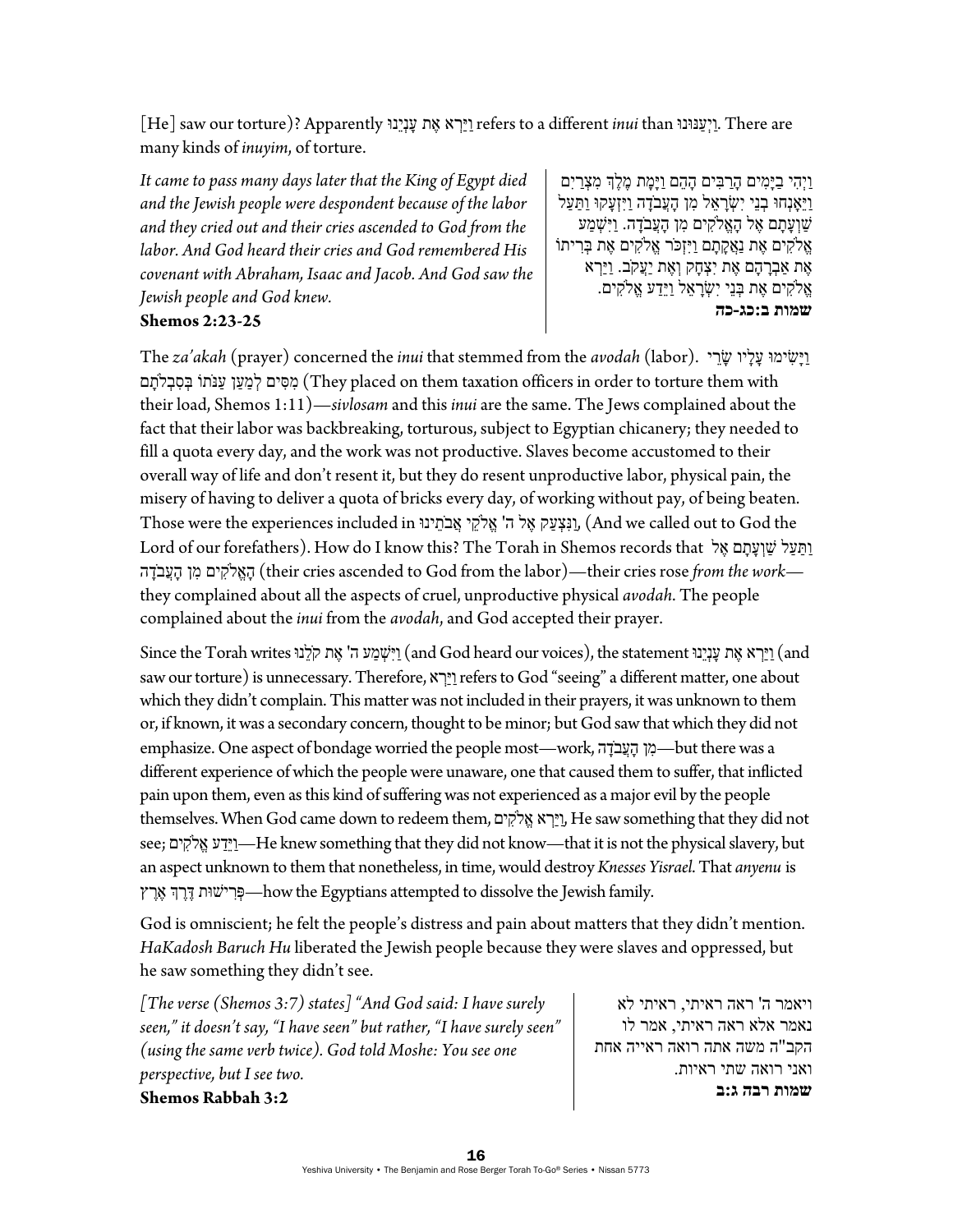You see the most conspicuous afflictions, but I also see the torture and pain that is private, in your intimate life, that which you don't emphasize, that of which you are not aware. This interpretation is not a *derashah* (homiletic interpretation), but rather *peshat* (literal understanding) in the verse—for without this explanation, there is no need to mention Divine  $~$ redi'ah (knowledge) after His having heard, ויֹשֶׁמע אֱלֹקִים אֶת נַאֲקְתָּם (*Shemos 2:24*). The message is that those small matters that undermine human dignity are more responsible for Divine action and redemption than the slavery itself.

*[The verse (Devarim 26:7) states] "And our toil." This refers to the sons as is states (Shemos 1:22) "Every son who is born shall be thrown into the river and all daughters shall live."* 

ְו ֶאת ֲע ָמ ֵלנוּ - ֵאלּוּ ַה ָבּנִים. ְכּ ָמה ָשׁנֵאֲמר: כּל הבּן הייִלוֹד היְאֹרה הַ יִשְׁלִיכָהוּ וְכַל הַבַּת תְּחַיּוּן. **הגדה של פסח**

#### **Passover Haggadah**

יִאֶת עֲמַלְנוּ - אֶלּוּ הַבַּנִים) (And our toil. This refers to the sons)—I understand this passage in the same spirit as the preceding. The edict concerning the sons was issued 80 years before Moshe's mission, when Moshe was a baby; the decree had long been abandoned, and the Jews of the Exodus were the third generation on. The Pharaoh who had issued that edict had died, and the Jews had forgotten about his decree; their cries concerned only the whip of the oppressor that cracked over them if they did not deliver their quota. The fact that 80 years before there had been a holocaust of children—this, they had forgotten. It is not yet 80 years since the Holocaust we witnessed, and how many have forgotten? Chazal raise the possibility that the Pharaoh of the Exodus killed children as well—regarding הַיָּמָת מֶלֶךְ מִצְרַיִם (The king of Egypt died), Chazal (*Shemos Rabbah* 1:34) understand that Pharaoh became a leper and killed children for his therapeutic baths. The Jews understood that edict very well, since it concerned their own children. But the Haggadah cites כִּל הַבֵּן הַיִּלּוֹד הַיְאֹרָה פַּעֹשְלִיכָהוּ (Every son who is born shall be thrown into the river)—those children were the ones killed 80 years ago! But God remembers לנוֵּ מָ עֲ אתֶ וְ נוֵּיְענָ אתֶ) our torture and our toil )—not those killed now, but even a decree which was abandoned, archaic by this time, even though the people didn't mention it. Who remembers the Holocaust now? Even people who lost close members of their own family don't remember; even those who themselves went through Treblinka or Auschwitz—many have told me that their feelings are dulled, that they don't remember, that they don't **want** to remember it.

So the people didn't mention this edict in עקַ צְ ִונַּ) we cried out), but as for *HaKadosh Baruch Hu*—all those matters, He remembered. They complained about the wounds that the oppressor inflicted the day before, בוֹדה ָ עֲהָ מןִ) from the labor), but there were many items, cruel, tragic items that they forgot. One of them was the tragedy of the little children thrown into the Nile— 80 years later, who is supposed to remember? But *Hakadosh Baruch Hu* remembers. That is ַ.ויַּ ְרא ֶאת ָענְיֵנוּ ְו ֶאת ֲע ָמ ֵלנוּ in *peshat*

I want to tell you something else. Everything which is Torah is not simply to be read, but also understood. *Sippur yetzias Mitzrayim* (the recounting of the Exodus), in particular—*sippur* means not to be recited, but understood.